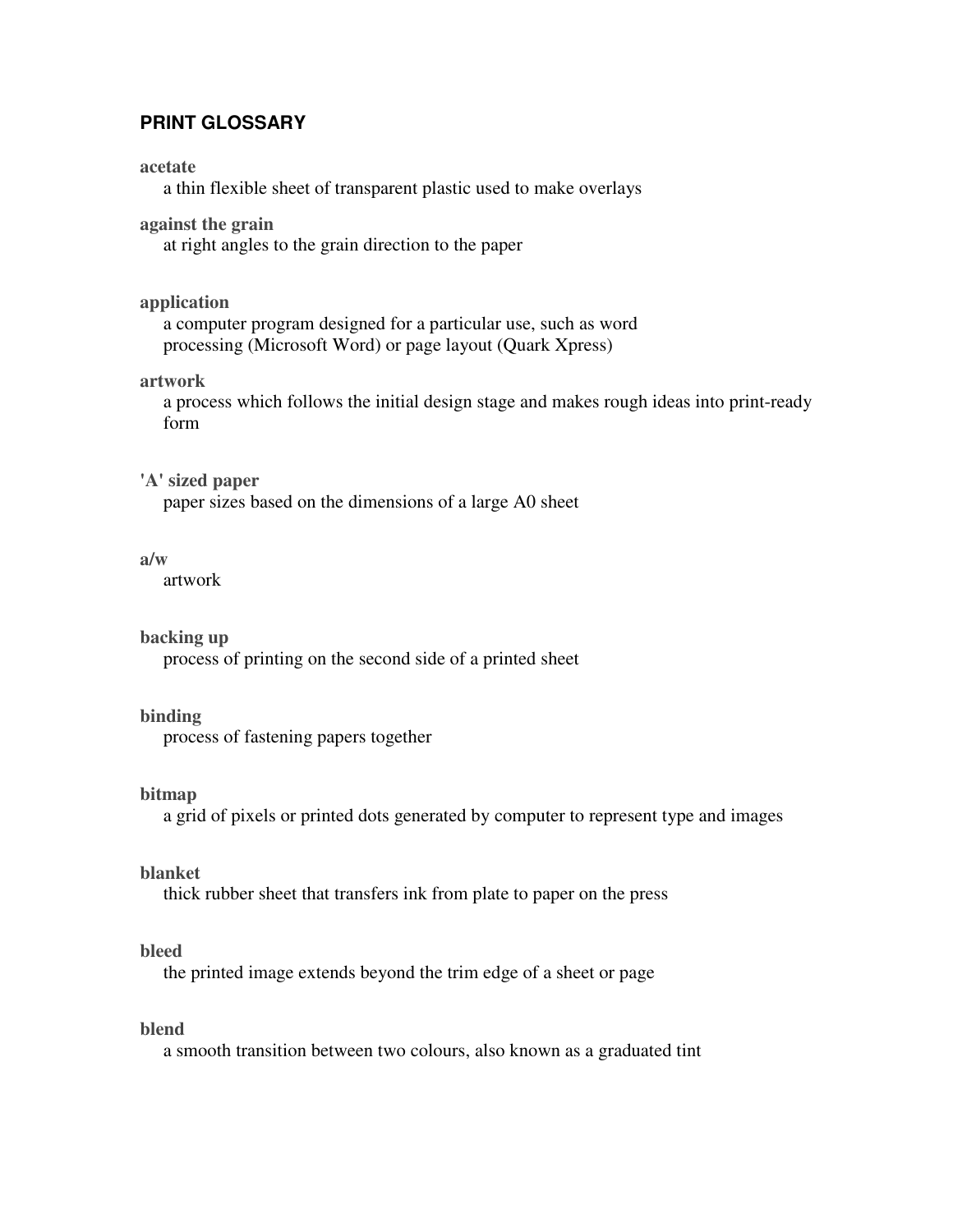### **blind emboss**

impression of an un-inked image onto the back of a sheet which produces a raised or embossed image on the front of the sheet

### **bond paper**

a grade of paper suited for letterheads, business forms etc.

### **carbonless paper (NCR)**

paper coated with chemicals that enable transfer of images from one sheet to another with pressure from writing or typing

#### **cast coated**

coated paper with a very high-gloss enamel finish

## **CMYK**

cyan, magenta, yellow and key (black); the four process colours; which combine together in varying proportions to produce the full colour spectrum

### **collating**

gathering together sheets of paper from a book, magazine or brochure and placing them into the correct order

## **colour separation**

process by which a continuous tone colour image is separated into the four process colours (CMYK) for print production

### **concertina fold**

a method of folding in which each fold opens in the opposite direction to its neighbour, giving a concertina or pleated effect

### **continuous stationery**

forms which are produced from reels of paper and then fan folded these can be either single or multi-part forms

#### **crease**

to mechanically press a rule into heavy paper or board to enable it to be folded without cracking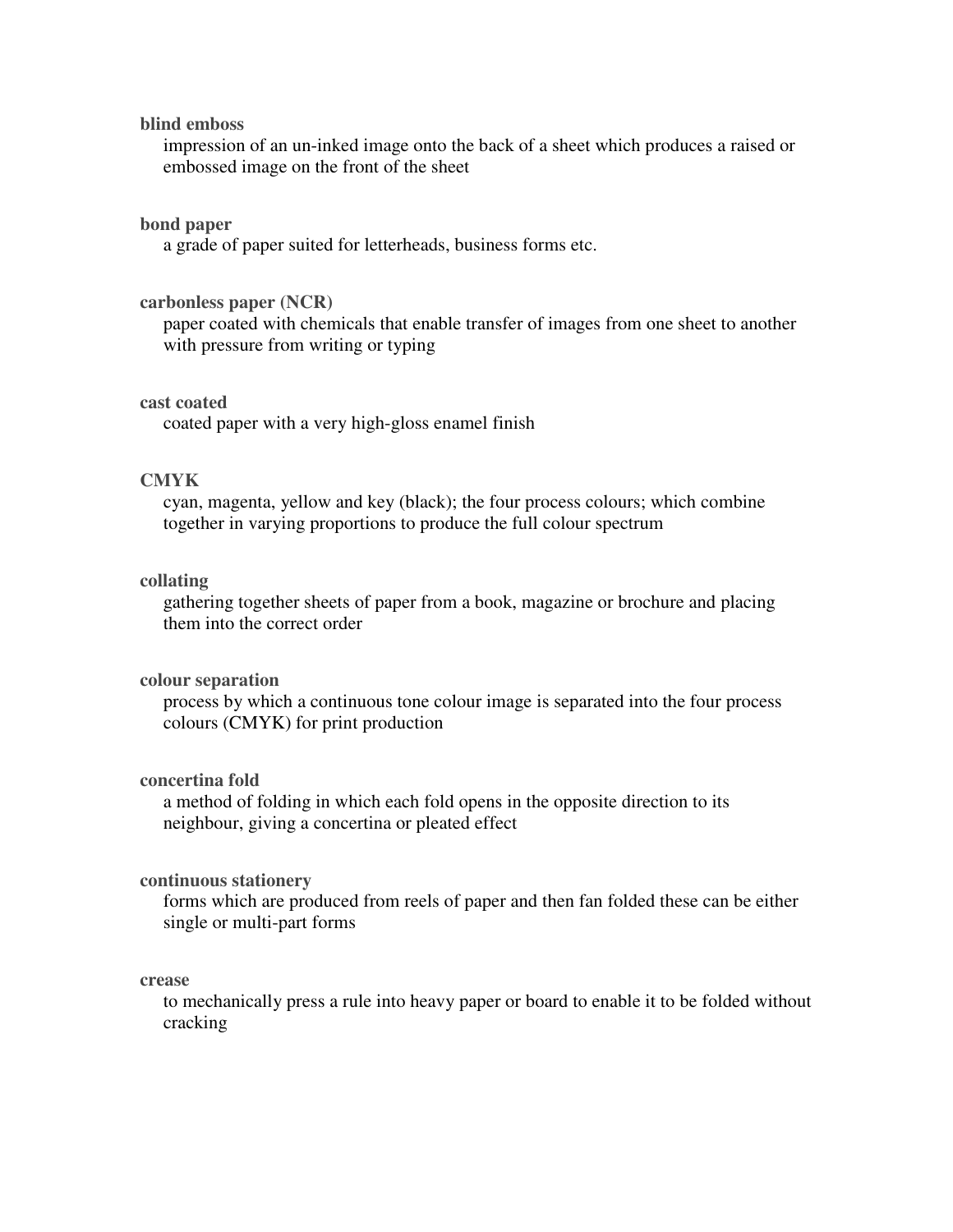#### **creep**

phenomenon when middle pages of a folded section extend slightly beyond the outside pages

#### **crop**

to trim the edges of a picture or page to make it fit or to remove unwanted portions

#### **crop marks**

lines near the margins of artwork or photos indicating where to trim, perforate or fold

### **CTP**

computer-to-plate; a process of printing directly from a computer onto the plate used by a printing press

#### **cyan**

one of the four process colours

### **deboss**

image pressed into paper so it lies below the surface of the paper

#### **density**

the degree of darkness, light absorption or opacity of printed images

### **die-cutting**

process of using sharp metal rules on a wooden block to cut out specialised shapes such as pocket folders or unusual shaped flyers

### **digital printing**

any printing technology that is capable of producing printed materials directly from a computer file; digital printing has steadily replaced lithography for short runs or for personalised print because of the lower production costs

### **dot gain**

a printing defect in which dots print larger than intended, causing darker colours or tones

#### **dpi**

dots per inch; a measure of the quality of an image from a scanner or from a printer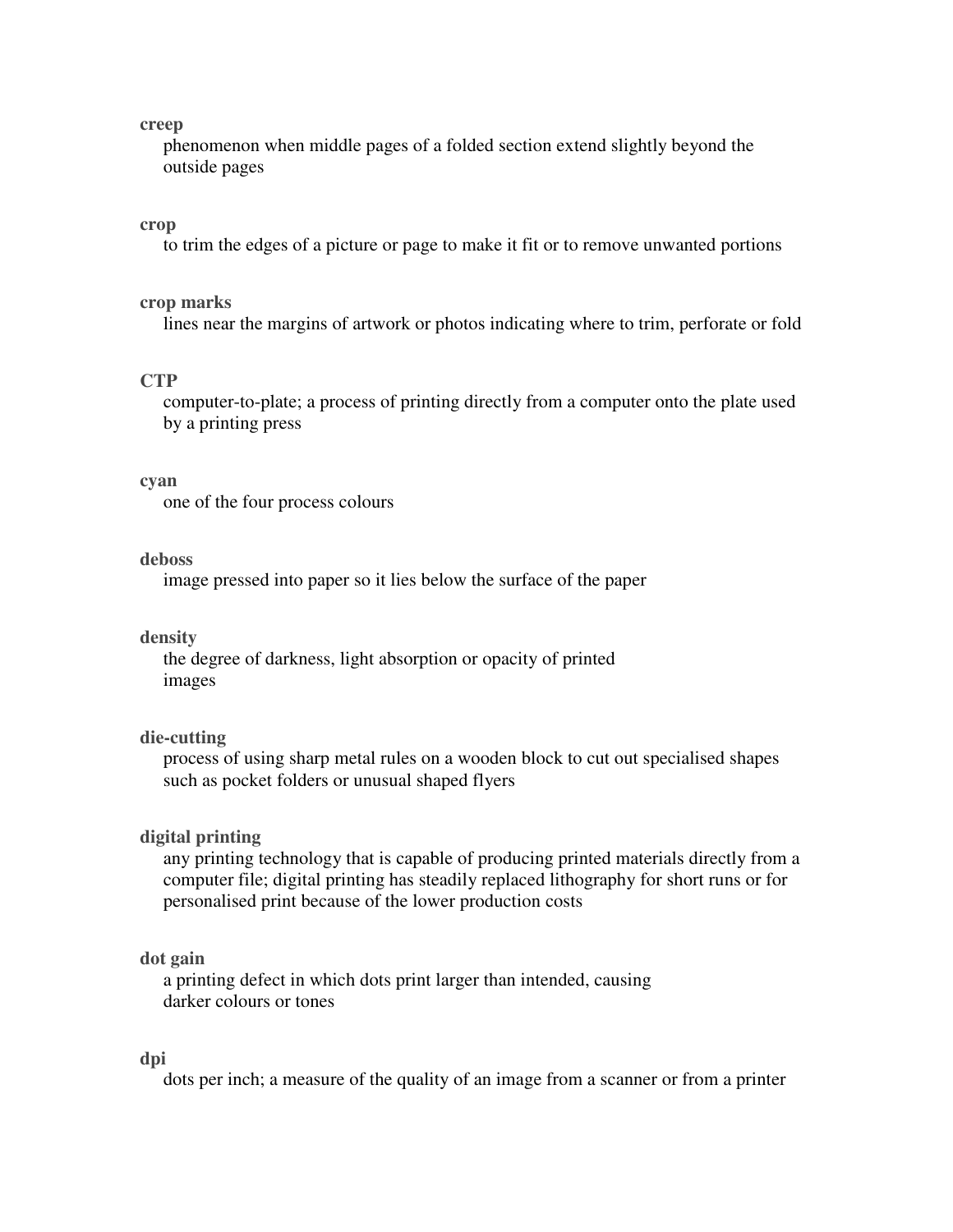### **drilling**

drilling of holes in a product which will allow insertion over rings or posts in a binder

### **dummy**

a mock-up made to resemble the final printed product and which uses the proposed grade, weight, finish and colour of paper

## **duotone**

a method of enhancing a mono image using two colours

### **embossing**

relief printing or stamping in which metal dies are used to raise an image above the surface of paper or board

#### **file format**

the system by which data is held in a particular type of computer file

### **flush**

to align, to be even with

#### **foil stamping**

a metallic finish, or other embossed finishes applied by specialist equipment

### **font**

one of a range of styles/typefaces in which lettering can be produced during the type setting stage, e.g. Times New Roman

### **font matching**

a sometimes undesirable process used when a chosen font is not available; the closest possible match is made that sometimes causes reflow of the text or other errors

## **format**

size, shape and overall style of layout or printed project

## **four-colour process**

reproduction of full-colour photographs or art with the four basic colours of ink (cyan, magenta, yellow, black)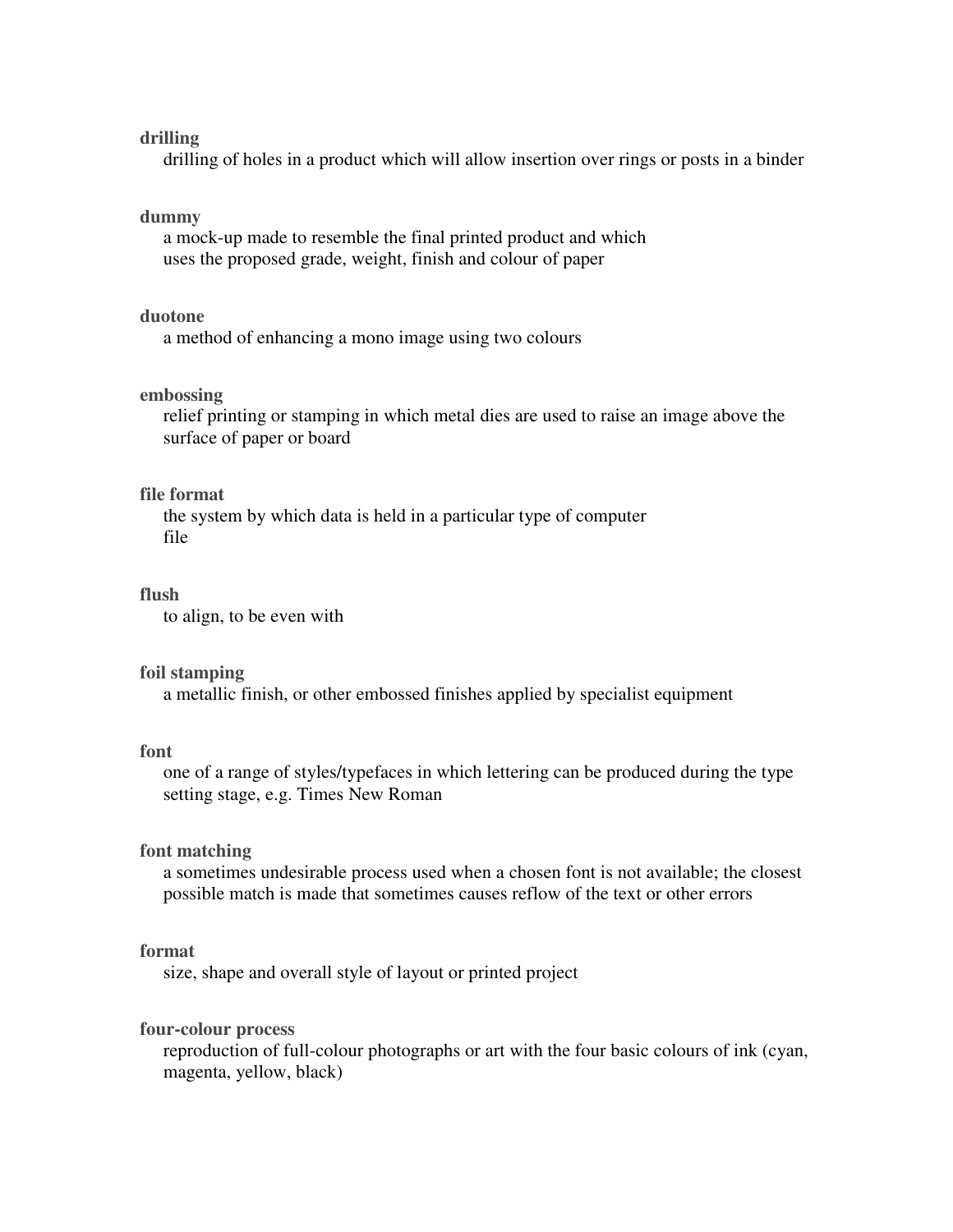## **FTP**

File Transfer Protocol; it is the simplest way to exchange files between computers on the Internet

### **full colour**

four colour process using the four basic printing colours (cyan, magenta, yellow and black)

### **graphics file**

general term used for a computer file containing a picture, photographic image, illustration etc.

### **greyscale**

shades of grey ranging from black to white

### **grippers**

metal fingers on the presses which hold paper and carry it during the impression

### **GSM**

grams per square metre; paper weight is measured in grams per square metre

#### **gusset**

expandable portion of a pocketed folder or envelope

### **gutter**

line or fold at which facing pages meet

### **halftone**

picture with varying shades of tone created by varying size dots

### **hickey**

spot or imperfection in printing

#### **image area**

portion of paper where ink appears

### **imagesetter**

a device that plots high-resolution bitmaps which have been processed by a RIP and may include type, graphics and photographic images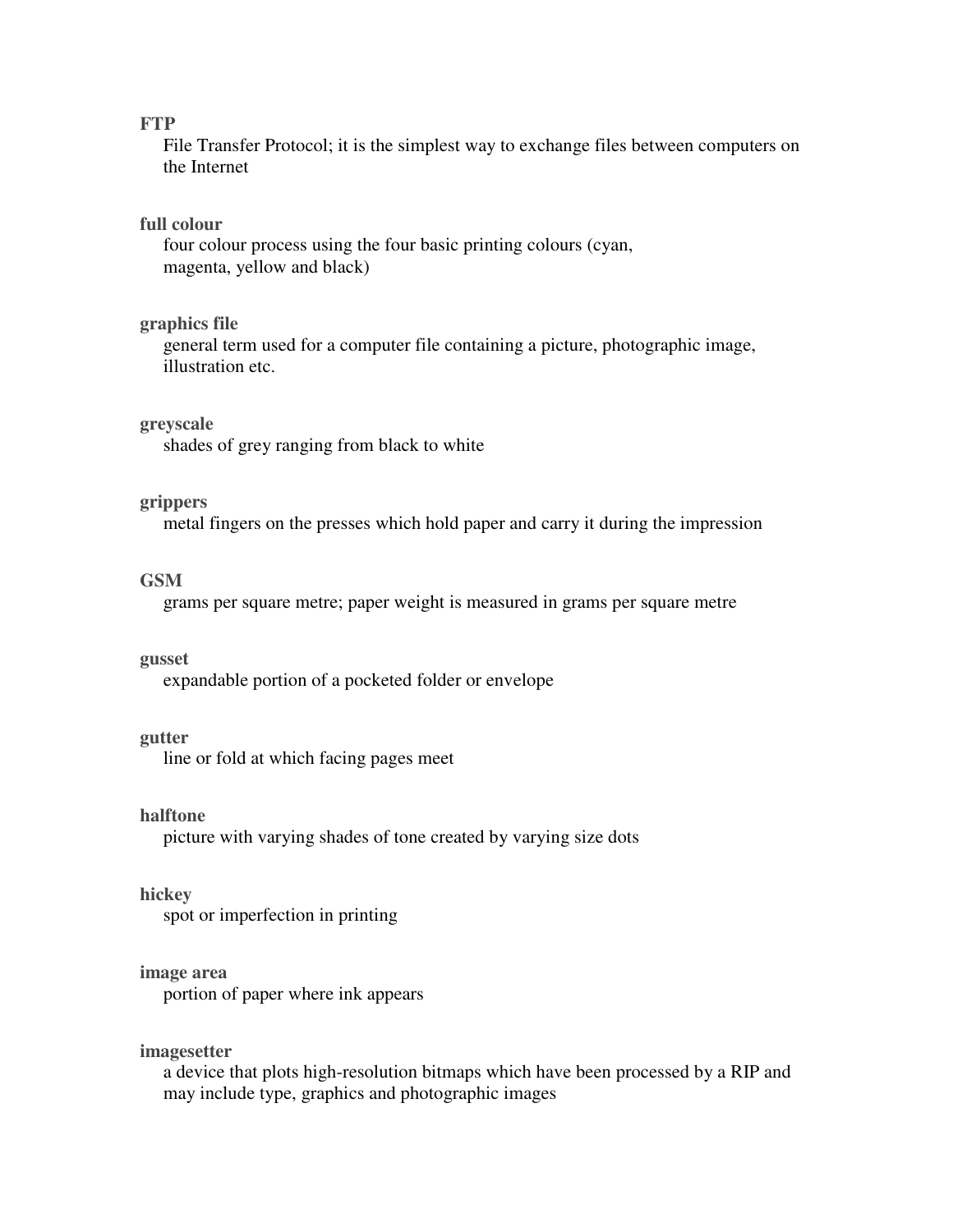#### **import**

to bring a picture or text file into an application ready for editing or design work

#### **imposition**

positioning pages in a press-ready form so that they will be in the correct numerical sequence after folding

### **job sheet**

alternate name for a works order

**job ticket** 

alternate name for a works order

### **jog**

to shake a stack of papers, either on a machine or by hand, so that the edges line up; also referred to as knocking-up

### **JPEG**

a common standard for compressing image data which was created by the Joint Photographic Experts Group

#### **justified**

text which is flush to both the left and right margins

## **kerning**

the adjustment of spacing between certain letter pairs (e.g. A and V) to obtain a more pleasing appearance

## **kiss-cut**

to die-cut but not all the way through the paper; commonly used for peel-off stickers

### **knockout**

a shape or object printed by eliminating (knocking out) all background colours

## **lamination**

a thin film coating which is applied to the paper or board to give a more glossy or matt appearance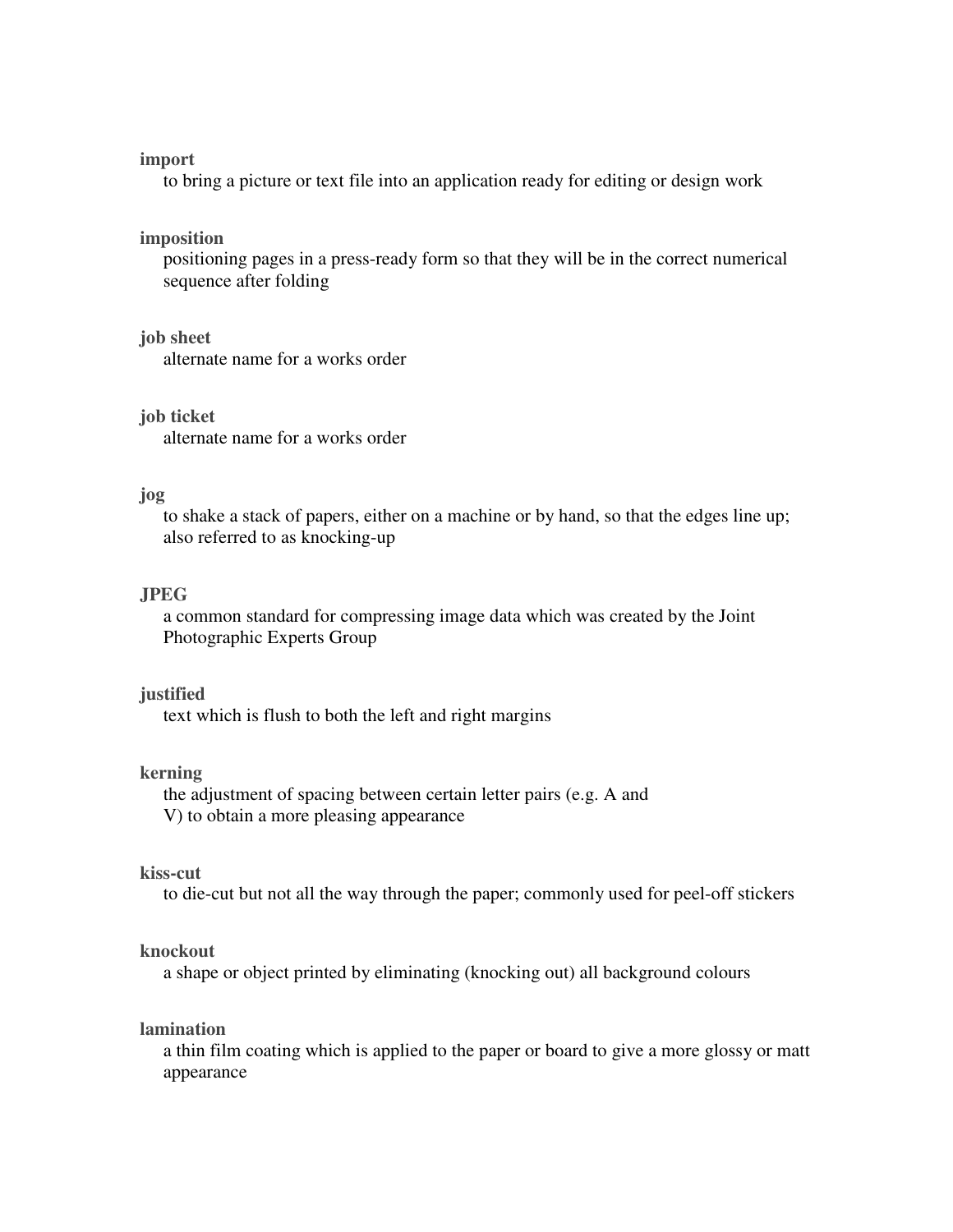## **line copy**

copy which can be reproduced without using halftones

### **lithographic printing**

a printing process based on the principle of the natural aversion of printing water to grease; the areas to be printed receive ink which is then transferred to the paper and the non-printing areas are treated with water to repel the ink

# **loose leaf**

a method of binding which allows the insertion and removal of pages for continuous updating

### **lpi**

lines per inch; refers to the quality of a halftone screen and is commonly used at exactly half of the dpi of the device or image i.e. 300dpi would equal 150lpi

#### **magenta**

one of the four process colours; also known as red

### **make-ready**

the work associated with the set-up of printing equipment before running a job

## **matt**

a non-glossy finish

### **metal plate**

a metal sheet coated with a special emulsion which when exposed through a film mask or by CTP process will produce an image; when the plate is loaded onto a printing press it then reproduces this image onto paper using ink

### **micrometer**

instrument used for measuring the thickness of paper

### **moiré pattern**

an undesirable grid-like pattern caused by the misalignment of dots on a printed document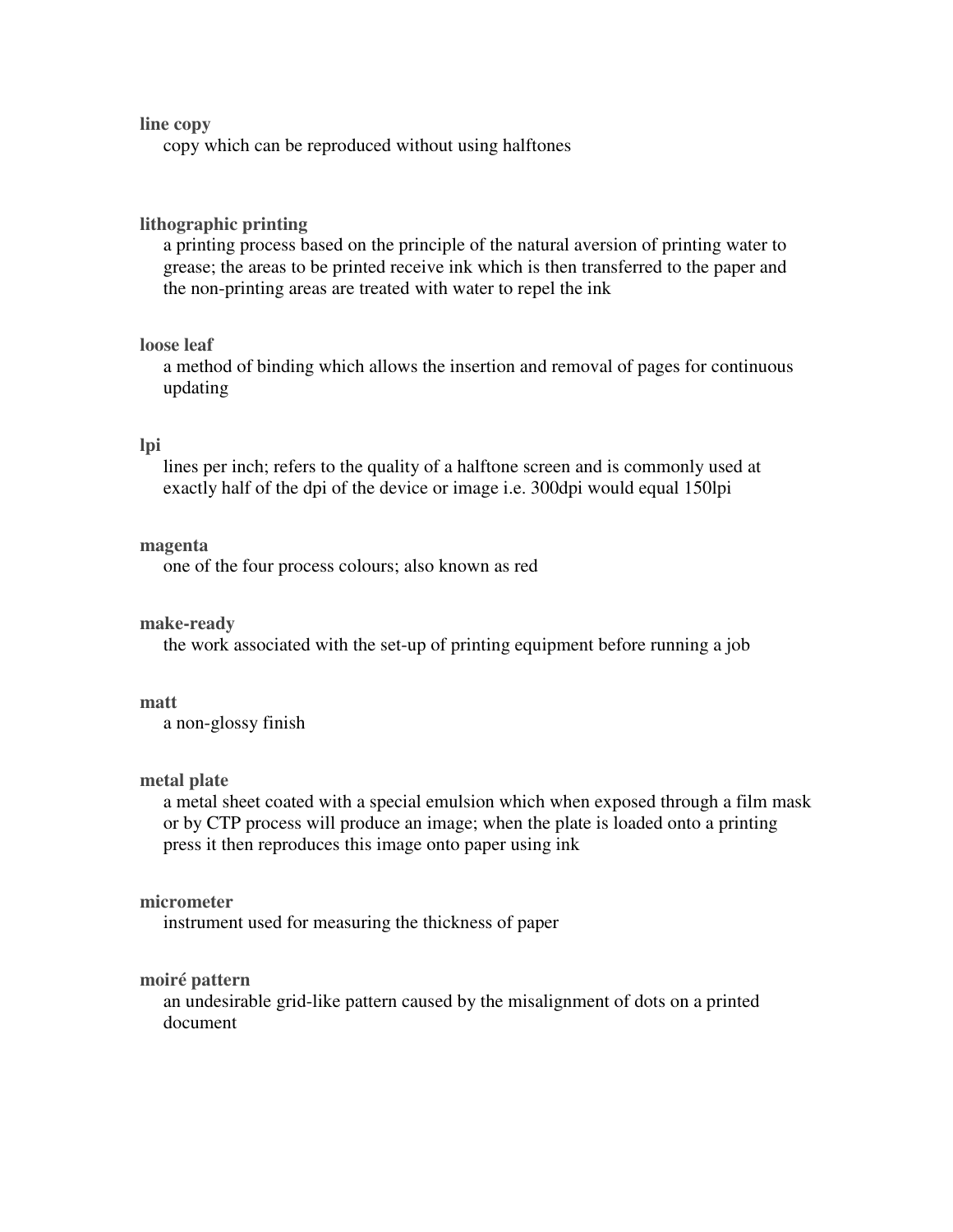### **offset printing**

a method in which the plate or cylinder transfers an ink image to an offset or transfer roller, which then transfers the image to stock

#### **origination**

a term used to describe all of the processes which prepare a job for printing

#### **over-run**

copies printed in excess of the quantity specified in the order

### **page count**

total number of pages, including blanks and printed pages without numbers

#### **Pantone® colours**

premixed ink colours that are often specified for printing as a spot colour

### **perfect binding**

a bookbinding method in which pages are glued rather than sewn to the cover; primarily used for paperback books

#### **perfecting**

process of printing both sides of one sheet during a single pass through the press

#### **point**

a measurement for the size of type, distance between lines and thickness of rules; one point equals one seventy-second of an inch or 0.3515mm

## **POS**

Point of Sale

**process blue/red/yellow/black**  alternate names for the CMYK colours

### **process colour**

colour specified in percentages of cyan, magenta, yellow and black

## **progressives**

colour proofs taken at each stage of printing showing each colour printed alone and then superimposed on the preceding colour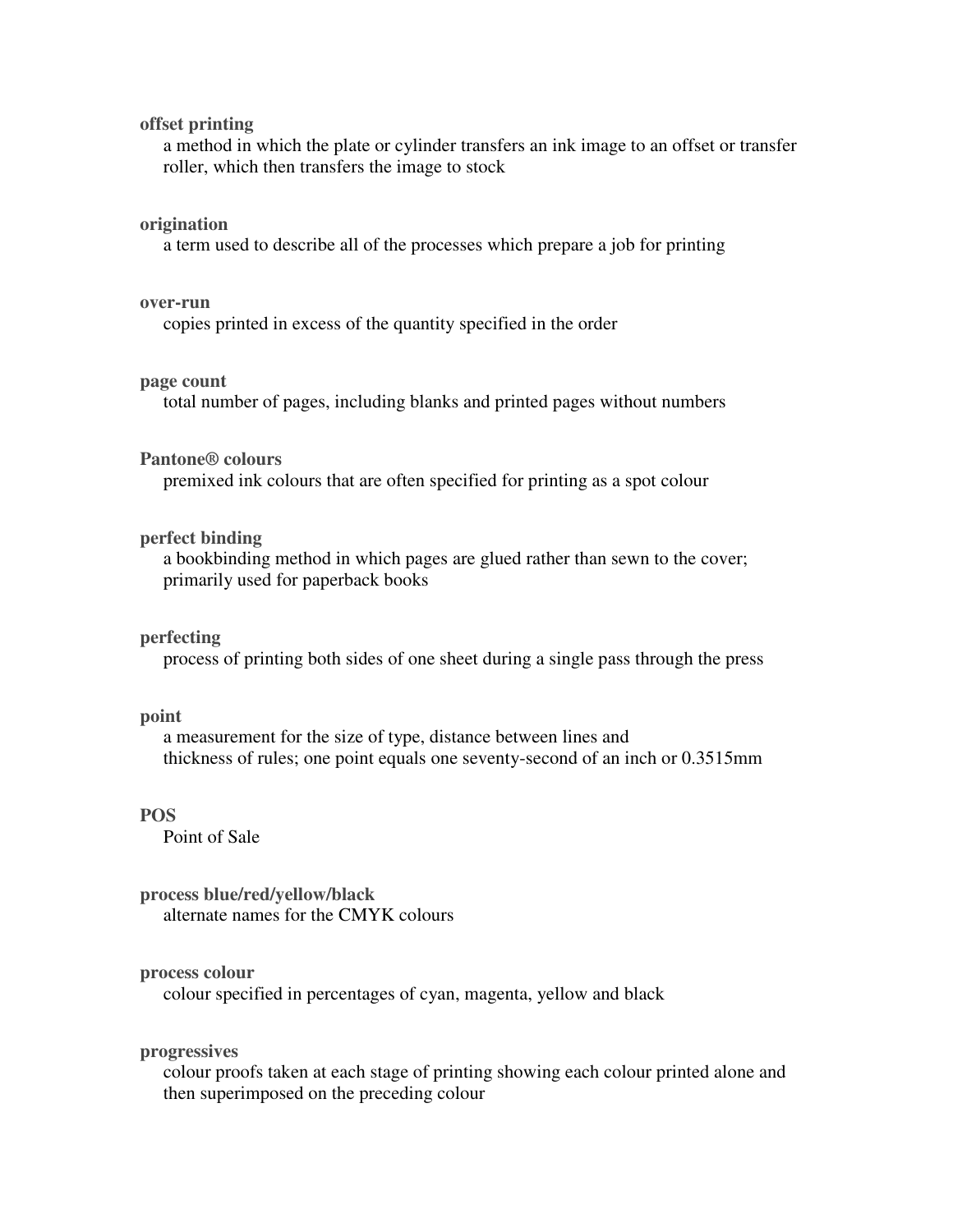#### **proof**

a representation of the finished print produced for customer inspection and correction of errors prior to mass printing

#### **registration marks**

crosses or other marks on the page which ensure perfect alignment or registration; also known as trim marks or crop marks

### **resolution**

the dots per inch in a computer-processed document

### **reversed-out**

type which appears white on a black or a coloured background

## **RGB**

red, green and blue; RGB is a colour model used for computer monitors and colour video output systems; colour separations for litho printing cannot be made directly from RGB files and need to be converted to CMYK

## **RIP**

raster image processor; a computer used to create an electronic bitmap for actual output

### **rosette**

the formation created by the dots that make up four-colour images; the dots are not perfectly round and they are turned at angles to each other and resemble the petals of a rose

### **saddle stitch**

a binding process in which a pamphlet or booklet is stapled through the middle fold of its sheets using metal wires

### **scanning**

the process of converting hard copy into digital data ready for editing and design

#### **score**

a pressed mark in a sheet of paper or card to make folding easier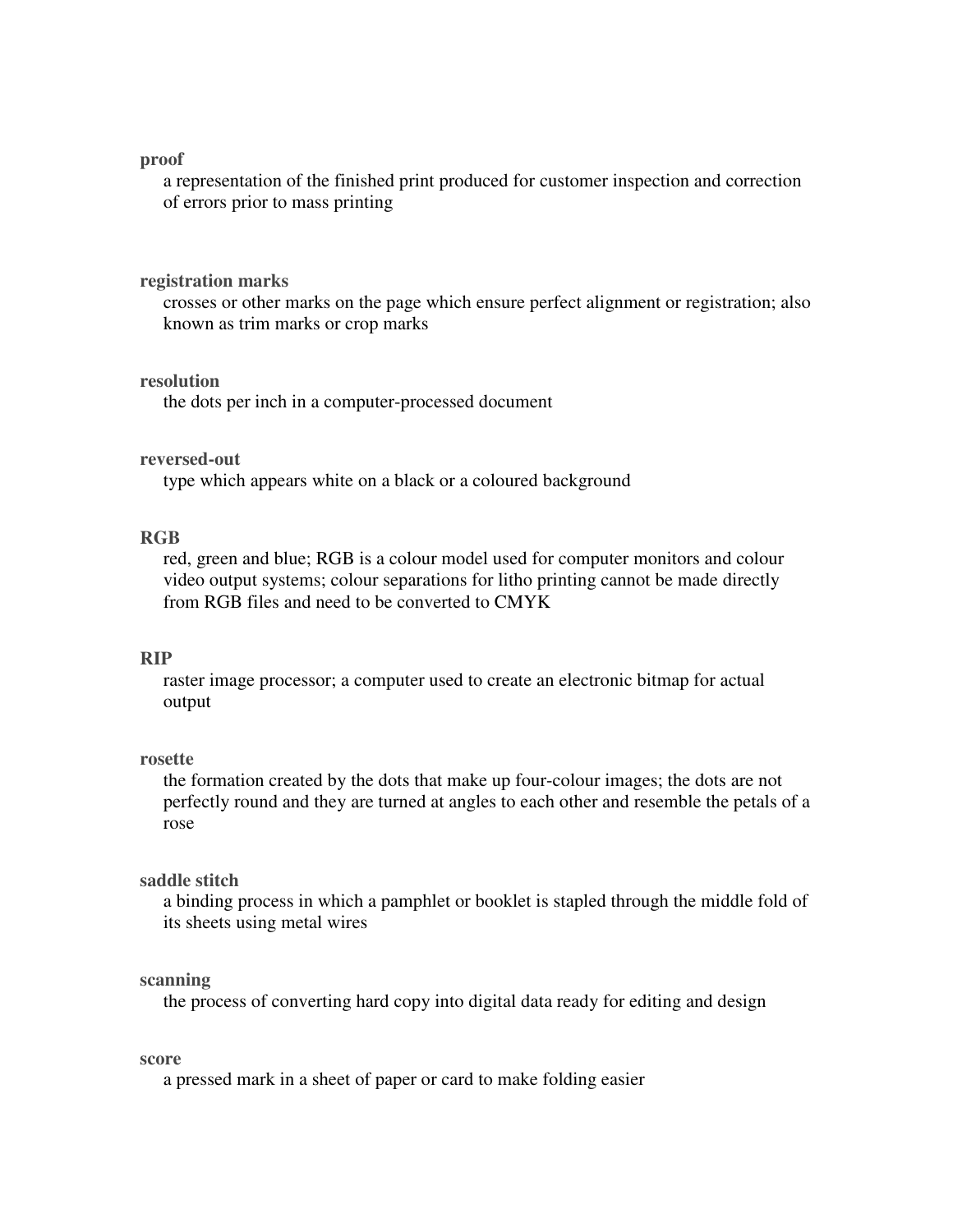### **self-cover**

the paper used inside a booklet is the same as that used for the cover and is generally printed on the same press run

### **solid**

an area on the page which is completely covered by the ink

### **spot colour**

spot colour is not made using the process colours but using an exclusively made ink

#### **spread**

two or more adjoining pages in view on a sheet

### **step-up**

a term used to describe the positioning of documents several times onto the same sheet of paper to avoid paper wastage; also known as imposition

#### **stock**

a term for the material any project is printed onto

## **TIFF**

Tagged Image File Format; a widely used format for image/photographic files but it is not suitable for text unless it is created at a very high resolution

#### **tint**

an area of tone made by a pattern of dots, which lightens the apparent colour of the ink with which it is printed

## **trapping**

a slight overlapping between two touching colours that prevents gaps from appearing along the edges of an object because of misalignment or movement on the printing press

### **turnaround time**

amount of time needed to complete a project

### **UV varnish**

a liquid laminate that is bonded and cured with ultraviolet light